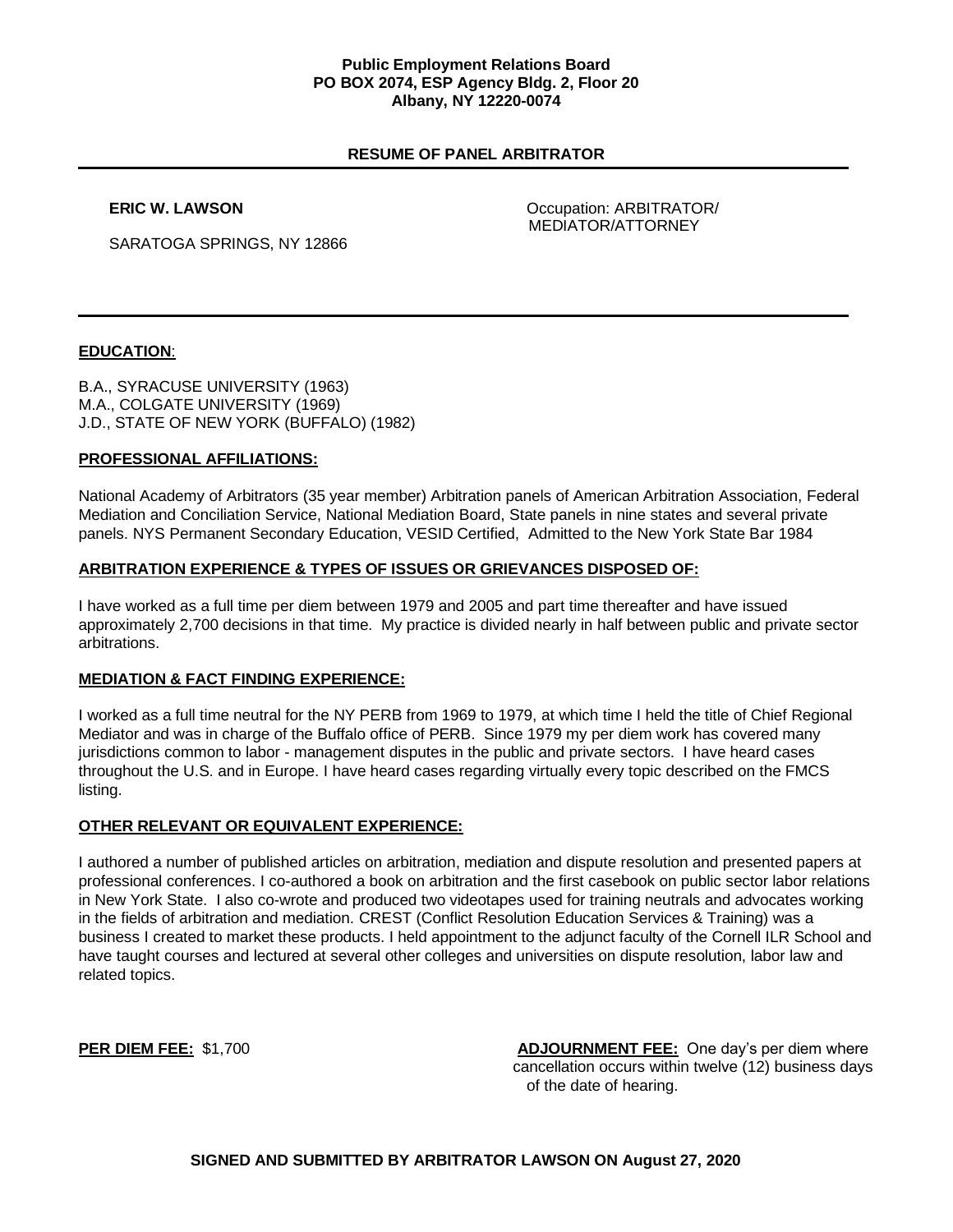## **Public Employment Relations Board PO BOX 2074, ESP Agency Bldg. 2, Floor 20 Albany, NY 12220-0074**

# **BILLING DISCLOSURE STATEMENT**

# ARBITRATOR'S NAME: **ERIC W LAWSON**

The following is a description of my fees and expenses:

# A) HEARING TIME.

(1) My per diem is **\$1,700** for each day or any part thereof spent hearing a case.

(2) If a hearing day exceeds \_**9**\_ hours, I charge:

\_\_\_\_\_ a second full per diem \_\_\_**X**\_ a prorated per diem

\_\_\_\_ no additional charge \_\_\_\_\_\_\_\_\_\_\_\_\_\_\_\_ other (describe)

 (3) Additional comments: IF A HEARING CAN BE COMPLETED IN A REASONABLE TIME IN ONE DAY, NO EXTRA CHARGE.

# B) STUDY TIME.

- (1) I charge **\$1, 700** for each day spent in preparation of the opinion and award.
- (2) This charge <u>X</u> will \_\_\_ will not be prorated for partial days devoted to such preparation.

(3) Additional comments: GENERALLY A DAY OF HEARING EQUALS A DAY OF RESEARCH TIME, HOWEVER, WHERE A TRANSCRIPT IS KEPT AND/OR WHERE WRITTEN BRIEFS ARE FILED, THIS RULE IS NOT FOLLOWED AND ACTUAL TIME IS CHARGED.

## C) TRAVEL TIME AND EXPENSES.

(1) When travel time plus hearing time exceeds \_\_**10**\_ hours in a calendar day:

**\_\_\_\_\_** Not applicable (no additional charge)

|  |  |  | I charge as follows (describe): \$100 PER HEARING |
|--|--|--|---------------------------------------------------|
|--|--|--|---------------------------------------------------|

(2) I charge for actual, travel-related expenses incurred in connection with the case \_**X**\_\_YES \_\_\_\_ NO.

Where appropriate, a mileage charge for auto travel will be billed at:

**X** Prevailing IRS rate **Discussed Contains Prevailing IRS** rate

(3) When the scheduled hearing day(s) requires an overnight stay:

\_\_**X**\_ There is no charge, other than for lodging and subsistence.

\_\_\_\_ I charge as follows (describe):

(4) Additional Comments: